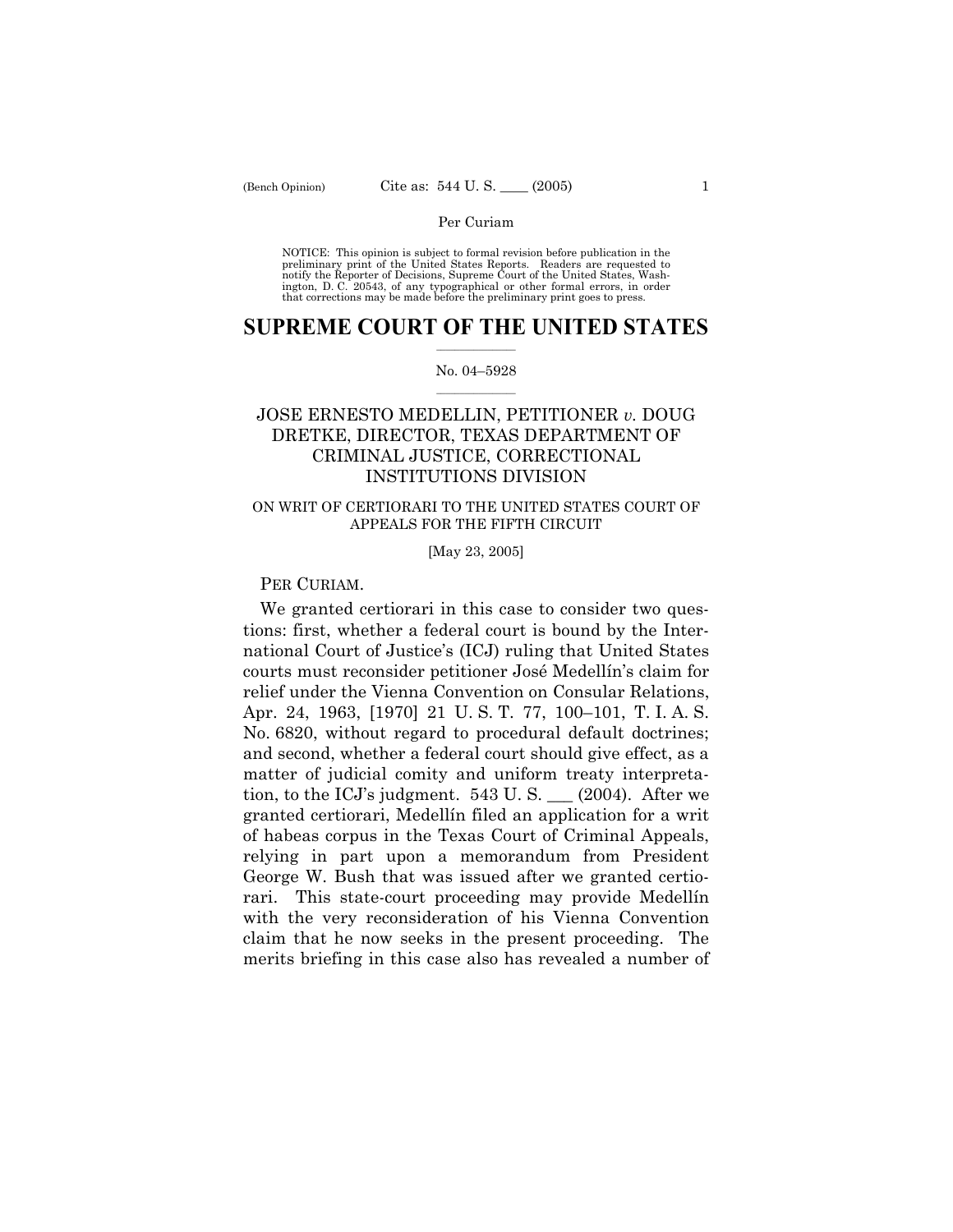hurdles Medellin must surmount before qualifying for federal habeas relief in this proceeding, based on the resolution of the questions he has presented here. For these reasons we dismiss the writ as improvidently granted. See *Ticor Title Ins. Co.* v. *Brown,* 511 U. S. 117, 121–122 (1994) *(per curiam); The Monrosa* v. *Carbon Black Export, Inc.,* 359 U.S. 180, 183–184 (1959); *Goins* v. *United States*, 306 U. S. 622 (1939).

Medellín, a Mexican national, confessed to participating in the gang rape and murder of two girls in 1993. He was convicted and sentenced to death, and the Texas Court of Criminal Appeals affirmed on direct appeal. Medellin then filed a state habeas corpus action, claiming for the first time that Texas failed to notify him of his right to consular access as required by the Vienna Convention. The state trial court rejected this claim, and the Texas Court of Criminal Appeals summarily affirmed.

Medellin then filed this federal habeas corpus petition, again raising the Vienna Convention claim. The District Court denied the petition. Subsequently, while Medellin's application to the Court of Appeals for the Fifth Circuit for a certificate of appealability was pending, see 28 U. S. C. ß2253(c), the ICJ issued its decision in *Case Concerning Avena and other Mexican Nationals (Mex.* v. *U. S.)*, 2004 I. C. J. No. 128 (Judgment of Mar. 31), in which the Republic of Mexico had alleged violations of the Vienna Convention with respect to Medellin and other Mexican nationals facing the death penalty in the United States. The ICJ determined that the Vienna Convention guaranteed individually enforceable rights, that the United States had violated those rights, and that the United States must "provide, by means of its own choosing, review and reconsideration of the convictions and sentences of the [affected] Mexican nationals" to determine whether the violations "caused actual prejudice," without allowing procedural default rules to bar such review. *Id.*, **[1**] 121–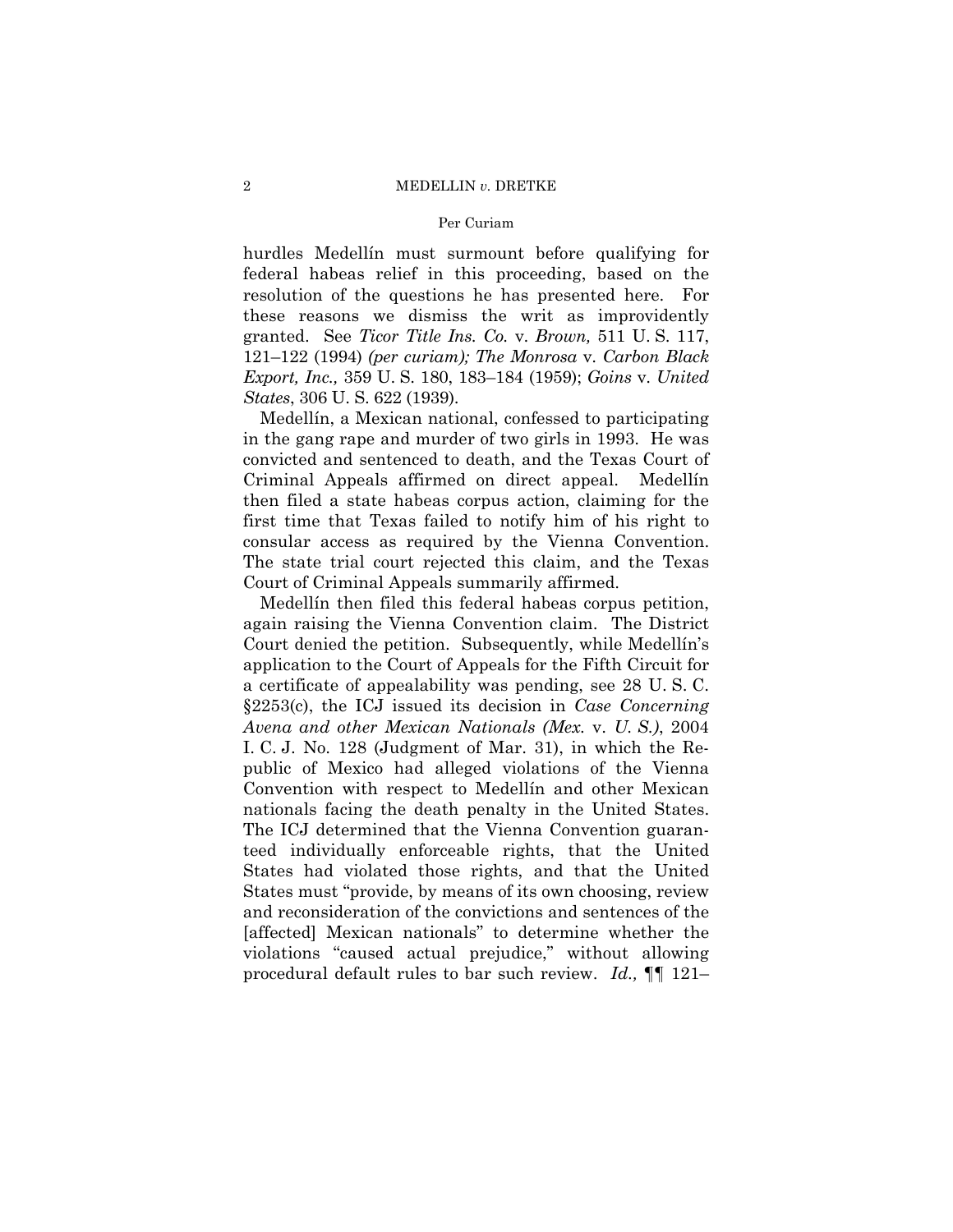122, 153.

óóóóóó

The Court of Appeals denied Medellín's application for a certificate of appealability. It did so based on Medellín's procedural default, see *Breard* v. *Greene,* 523 U. S. 371, 375 (1998) *(per curiam)*, and its prior holdings that the Vienna Convention did not create an individually enforceable right, see, *e.g.*, *United States* v. *Jimenez-Nava*, 243 F. 3d 192, 195 (CA5 2001). 371 F. 3d 270 (CA5 2004). While acknowledging the existence of the ICJ's *Avena* judgment, the court gave no dispositive effect to that judgment.

 More than two months after we granted certiorari, and a month before oral argument in this case, President Bush issued a memorandum that stated the United States would discharge its international obligations under the *Avena* judgment by "having State courts give effect to the [ICJ] decision in accordance with general principles of comity in cases filed by the 51 Mexican nationals addressed in that decision.î George W. Bush, Memorandum for the Attorney General (Feb. 28, 2005), App. 2 to Brief for United States as *Amicus Curiae* 9a. Relying on this memorandum and the *Avena* judgment as separate bases for relief that were not available at the time of his first state habeas corpus action, Medellín filed a successive state application for a writ of habeas corpus just four days before oral argument here. That state proceeding may provide MedellÌn with the review and reconsideration of his Vienna Convention claim that the ICJ required, and that Medellin now seeks in this proceeding. This new development, as well as the factors discussed below, leads us to dismiss the writ of certiorari as improvidently granted.1

<sup>&</sup>lt;sup>1</sup>Of course Medellín, or the State of Texas, can seek certiorari in this Court from the Texas courts' disposition of the state habeas corpus application. In that instance, this Court would in all likelihood have an opportunity to review the Texas courts' treatment of the President's memorandum and *Case Concerning Avena and other Mexican Nationals*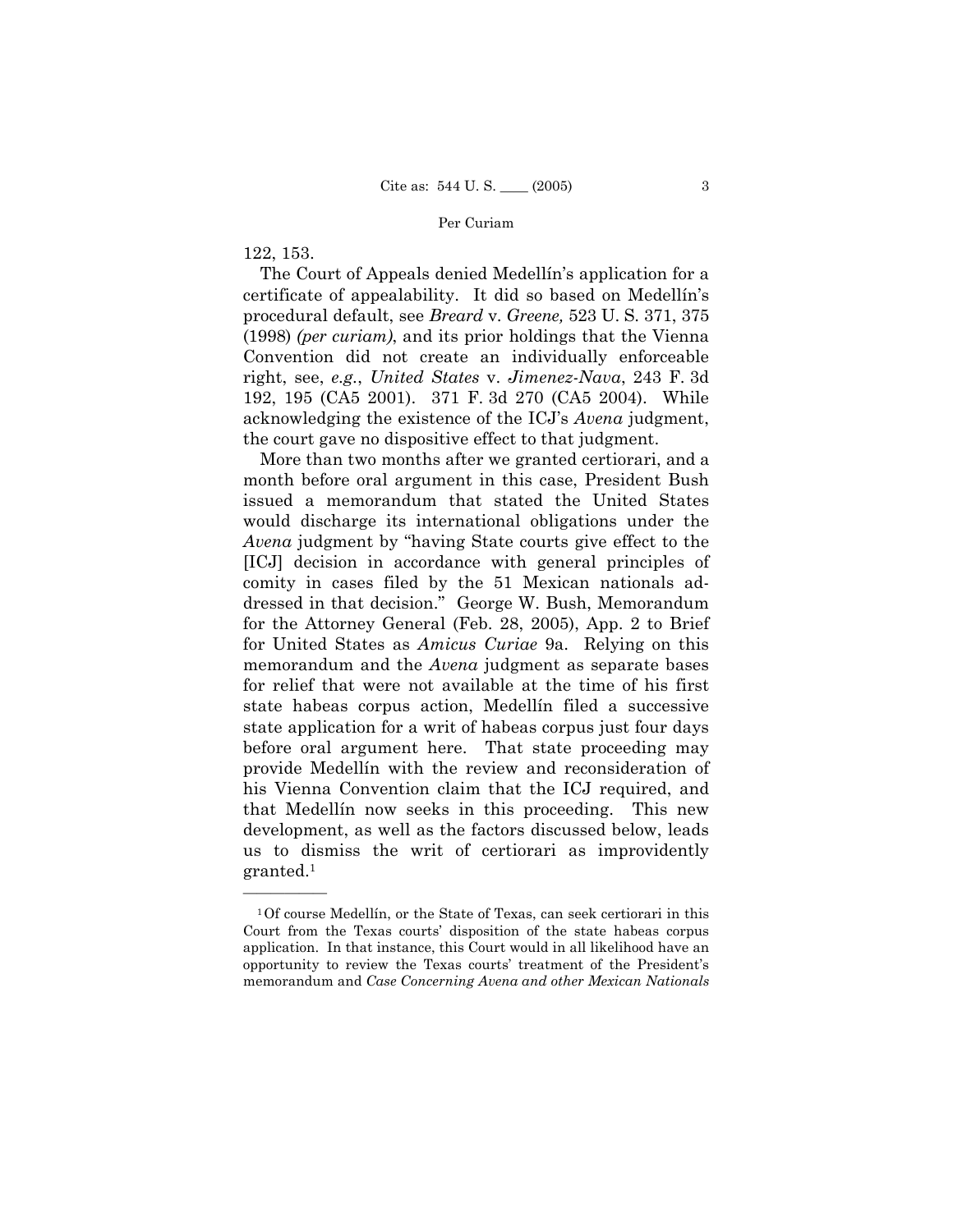## 4 MEDELLIN *v.* DRETKE

## Per Curiam

 There are several threshold issues that could independently preclude federal habeas relief for Medellín, and thus render advisory or academic our consideration of the questions presented. These issues are not free from doubt.

First, even accepting, *arguendo*, the ICJ's construction of the Vienna Conventionís consular access provisions, a violation of those provisions may not be cognizable in a federal habeas proceeding. In *Reed* v. *Farley*, 512 U. S. 339 (1994), this Court recognized that a violation of federal statutory rights ranked among the "nonconstitutional lapses we have held not cognizable in a postconviction proceeding" unless they meet the "fundamental defect" test announced in our decision in *Hill* v. *United States,* 368 U. S. 424, 428 (1962). 512 U. S., at 349 (plurality opinion); see also *id.*, at 355–356 (SCALIA, J., concurring in part and concurring in judgment). In order for Medellín to obtain federal habeas relief, Medellín must therefore establish that *Reed* does not bar his treaty claim.

Second, with respect to any claim the state court "adjudicated on the merits," habeas relief in federal court is available only if such adjudication "was contrary to, or an unreasonable application of, clearly established Federal law, as determined by the Supreme Court." 28 U.S.C. §2254(d)(1); see *Woodford* v. *Visciotti*, 537 U.S. 19, 22–27 (2002) *(per curiam)*. The state habeas court, which disposed of the case before the ICJ rendered its judgment in *Avena*, arguably "adjudicated on the merits" three claims. It found that the Vienna Convention did not create individual, judicially enforceable rights and that state procedural default rules barred MedellÌnís consular access claim. Finally, and perhaps most importantly, the state trial court found that Medellin "fail[ed] to show that he

óóóóóó

<sup>(</sup>*Mex.* v. *U. S.*), 2004 I. C. J. No. 128 (Judgment of Mar. 31), unencumbered by the issues that arise from the procedural posture of this action.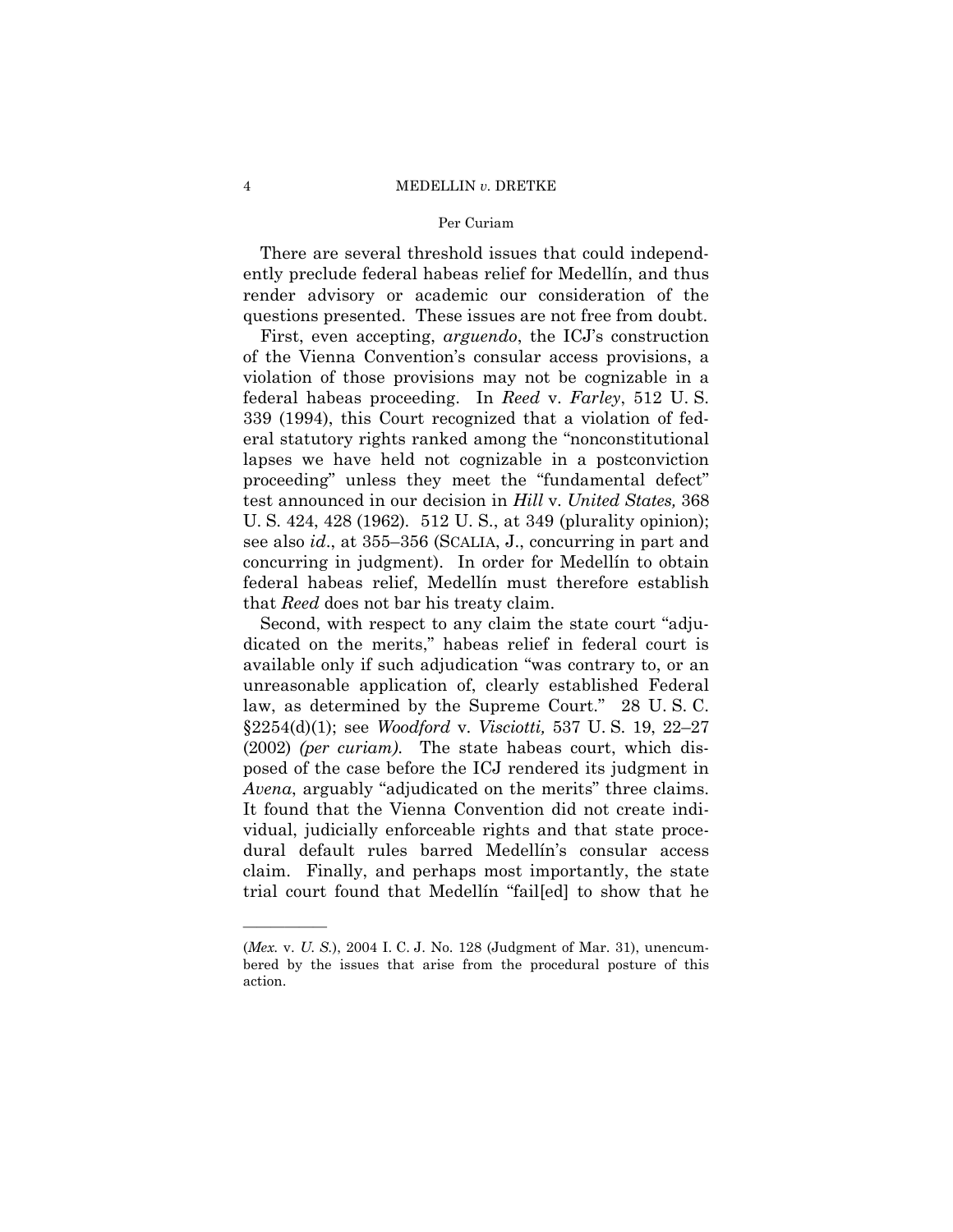was harmed by any lack of notification to the Mexican consulate concerning his arrest for capital murder; [MedellÌn] was provided with effective legal representation upon [his] request; and [his] constitutional rights were safeguarded." App. to Pet. for Cert. 56a.<sup>2</sup> Medellin would have to overcome the deferential standard with regard to all of these findings before obtaining federal habeas relief on his Vienna Convention claim.3

 Third, a habeas corpus petitioner generally cannot enforce a "new rule" of law. *Teague* v. *Lane*, 489 U.S. 288 (1989). Before relief could be granted, then, we would be obliged to decide whether or how the *Avena* judgment bears on our ordinary "new rule" jurisprudence.

Fourth, Medellín requires a certificate of appealability in order to pursue the merits of his claim on appeal. 28 U. S. C. ß2253(c)(1). A certificate of appealability may be granted only where there is "a substantial showing of the denial of a *constitutional* right.<sup>"</sup> §2253(c)(2) (emphasis

óóóóóó

<sup>2</sup>The Federal District Court reviewing that finding observed:

ìMedellÌnís allegations of prejudice are speculative. The police officers informed Medellín of his right to legal representation before he confessed to involvement in the murders. Medellín waived his right to advisement by an attorney. Medellin does not challenge the voluntary nature of his confession. There is no indication that, if informed of his consular rights, Medellín would not have waived those rights as he did his right to counsel. Medellín fails to establish a 'causal connection between the [Vienna Convention] violation and [his] statements.<sup>78</sup> App. to Pet. for Cert. 84a–85a (brackets in original).<br><sup>3</sup> In *Breard v. Greene*, 523 U. S. 371 (1998) *(per curiam)*, we addressed

the claim that Virginia failed to notify a Paraguayan national of his Vienna Convention right to consular access. In denying various writs, motions, and stay applications, we noted that the Vienna Convention ìarguably confers on an individual the right to consular assistance following arrest"; that Virginia's procedural default doctrine applied to the Vienna Convention claim; and that a successful Vienna Convention claimant likely must demonstrate prejudice. *Id.*, at 375–377. At the time of our *Breard* decision, however, we confronted no final ICJ adjudication.